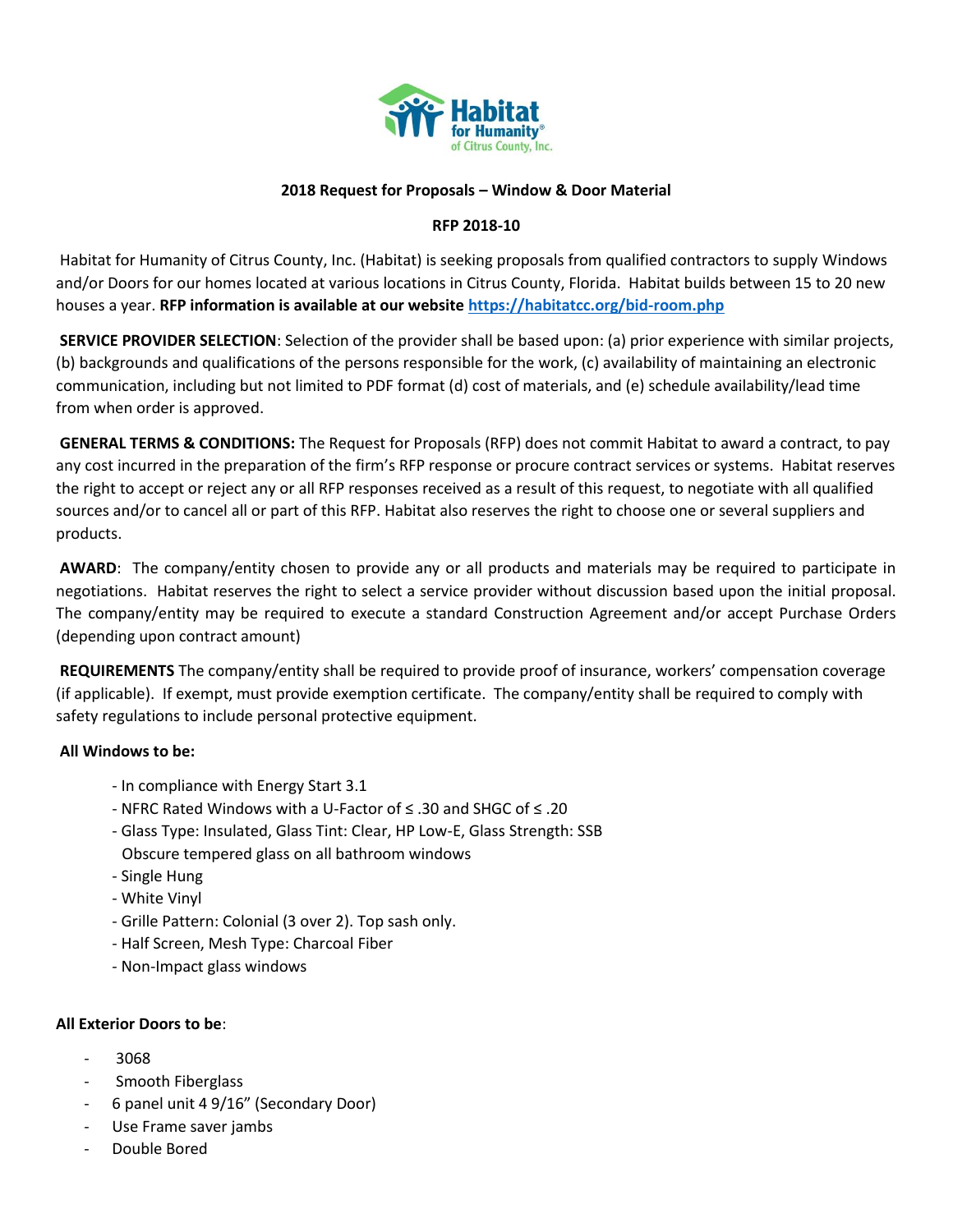

### **All Interior Doors to be**:

- Hollow Core
- 6 panel colonist unit
- 4 9/16" Finger joints

**RESPONSE FORMAT** All applicants should apply the following format for submission of their response to this Request for Proposals.

## 1) **A Cover Letter Including:**

- Company Name
- Address
- Full Contact Information

## 2) **Product & Cost:**

- Individual and total cost of each window and door
- Florida Product Approval Number
- Energy Performance Ratings
- Product description

### 3) **Schedule of delivery**:

- Provide specific lead time for product delivery

### **PROPOSAL SUBMISSION**

Proposals should be mailed (PO Box 1041, Crystal River, FL 34423, emailed [\(Bids@Habitatcc.org\)](mailto:Bids@Habitatcc.org) or hand delivered to Habitat for Humanity of Citrus County, 7768 W. Gulf to Lake Hwy, Crystal River, FL 34429, attention: Amy Engelken, COO. Proposals should be clearly marked**: "Habitat for Humanity Window & Door Material Proposal".** 

**DESCRIPTION OF HABITAT FOR HUMANITY** Habitat for Humanity of Citrus County, Inc. is a locally run affiliate of Habitat for Humanity International. Habitat works in partnership with volunteers and home owner applicants to build affordable housing. The houses are then sold to those applicants at no-profit with no-interest charged on the mortgage.

SECTION 3 "The work to be performed under this contract is subject to the requirements of section 3 of the Housing and Urban Development Act of 1968, as amended, 12 U.S.C. § 1701u. The purpose of section 3 is to ensure that employment and other economic opportunities generated by HUD assistance or HUD-assisted projects covered by section 3 shall, to the greatest extent feasible, be directed to low and very-low income persons, particularly persons who are recipients of HUD assistance for housing."